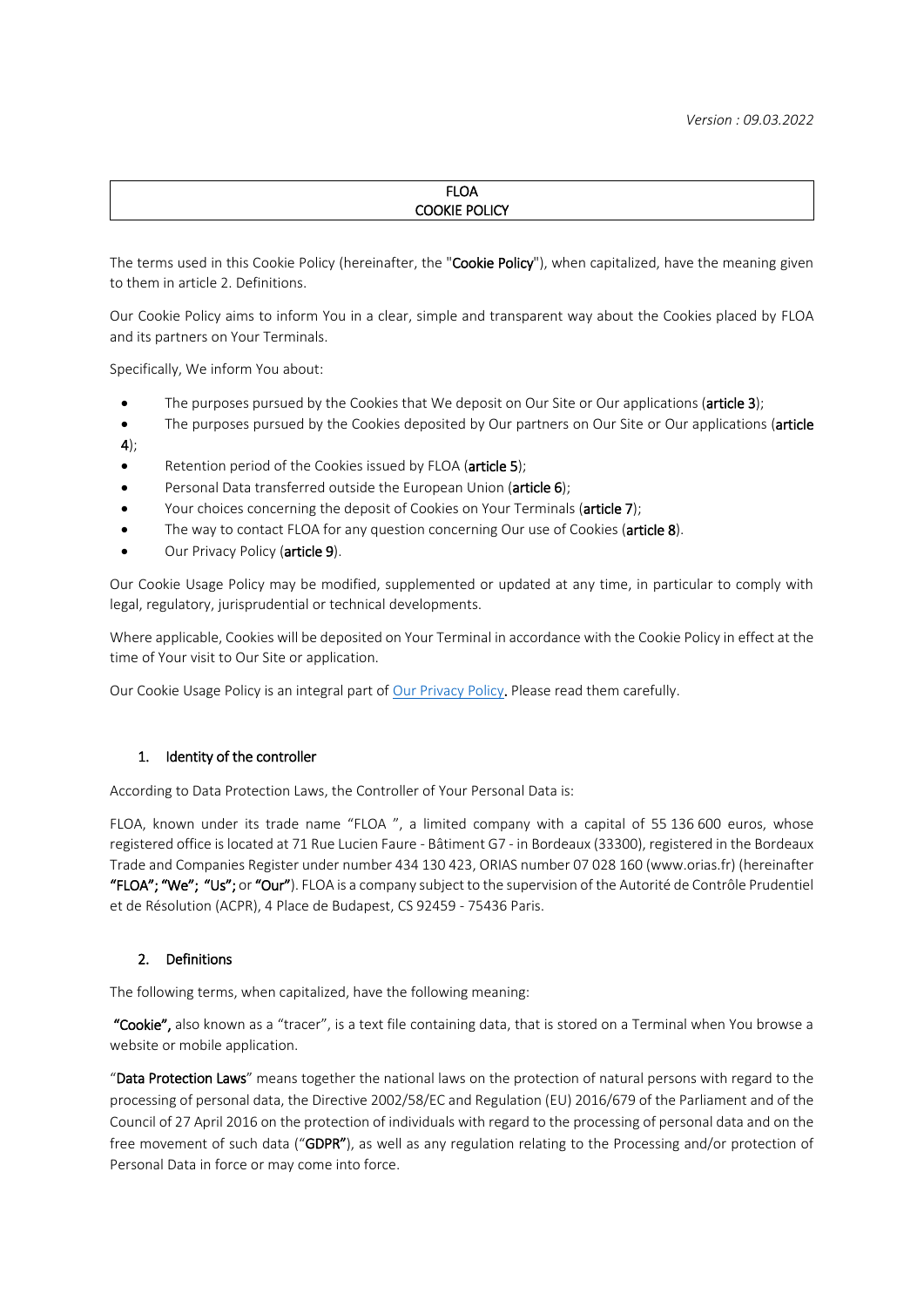"Personal Data" means any information relating to an identified or identifiable natural person within the meaning of the Data Protection Laws.

"Terminal" means any "equipment directly or indirectly connected to the interface of a public telecommunications network to send, process or receive information [...]" (Article 1 of Directive 2008/63/EC). This definition encompasses many commonly used devices, such as a tablet, a smartphone, a fixed or mobile computer, a connected TV, or a voice assistant, as well as any other object connected to a public telecommunications network.

"You", "Your" or "Yours" refers to the natural person visiting the websites / applications published by FLOA or on which FLOA deposits Cookies.

# 3. Cookies issued by FLOA ("first party cookies")

During Your navigation, FLOA may issue several categories of Cookies, deposited on Your terminal:

#### « Strictly necessary » technical cookies:

The deposit by FLOA of some Cookies, known as "strictly necessary", contributes to the security and functioning of Our websites / applications and allows Us to provide You with the requested service.

These Cookies, of a technical nature, allow You to use the main features of Our websites / applications (e.g. identification, authentication, memorization of the fields entered / of the shopping cart, personalization of the language and of the interface of Your Terminal) and this, in a secure manner.

These Cookies also allow Us to retain Your choice regarding the deposit of Cookies.

Please find here below the list of « strictly necessary » technical Cookies We could deposit on Your Terminal:

| Category  | Provider      | Name                  | Duration (months)           |
|-----------|---------------|-----------------------|-----------------------------|
| Technical | Imperva       | nlbi 2456295          | The duration of the session |
|           |               | incap_ses_391_2456295 |                             |
|           |               | visid_incap_2456295   | 12                          |
|           | Tag commander | tCdebugLib            |                             |
|           |               | <b>TCPID</b>          | 12                          |
|           |               | <b>TCID</b>           | 12                          |
|           |               | <b>WID</b>            | The duration of the session |

Without these Cookies, You will not be able to use Our websites/ applications normally and We will not be able to provide the requested service, which is the reason why the deposit of these Cookies is not subject to Your prior consent.

## Analytical Cookies:

The deposit of these Cookies allows FLOA to measure the audience and to know the use of its websites / applications (*e.g.*: visited contents, paths taken, etc.). Their reading allows to optimize the ergonomics, the functioning and the performances of the websites / applications published by FLOA and thus, to offer You a better quality of service and to improve Your browsing experience.

Please find here below the list of analytical Cookies We could deposit on Your Terminal:

| Category | Provider         | Name | Duration (months) |
|----------|------------------|------|-------------------|
|          | Google Analytics | _ga  | 10                |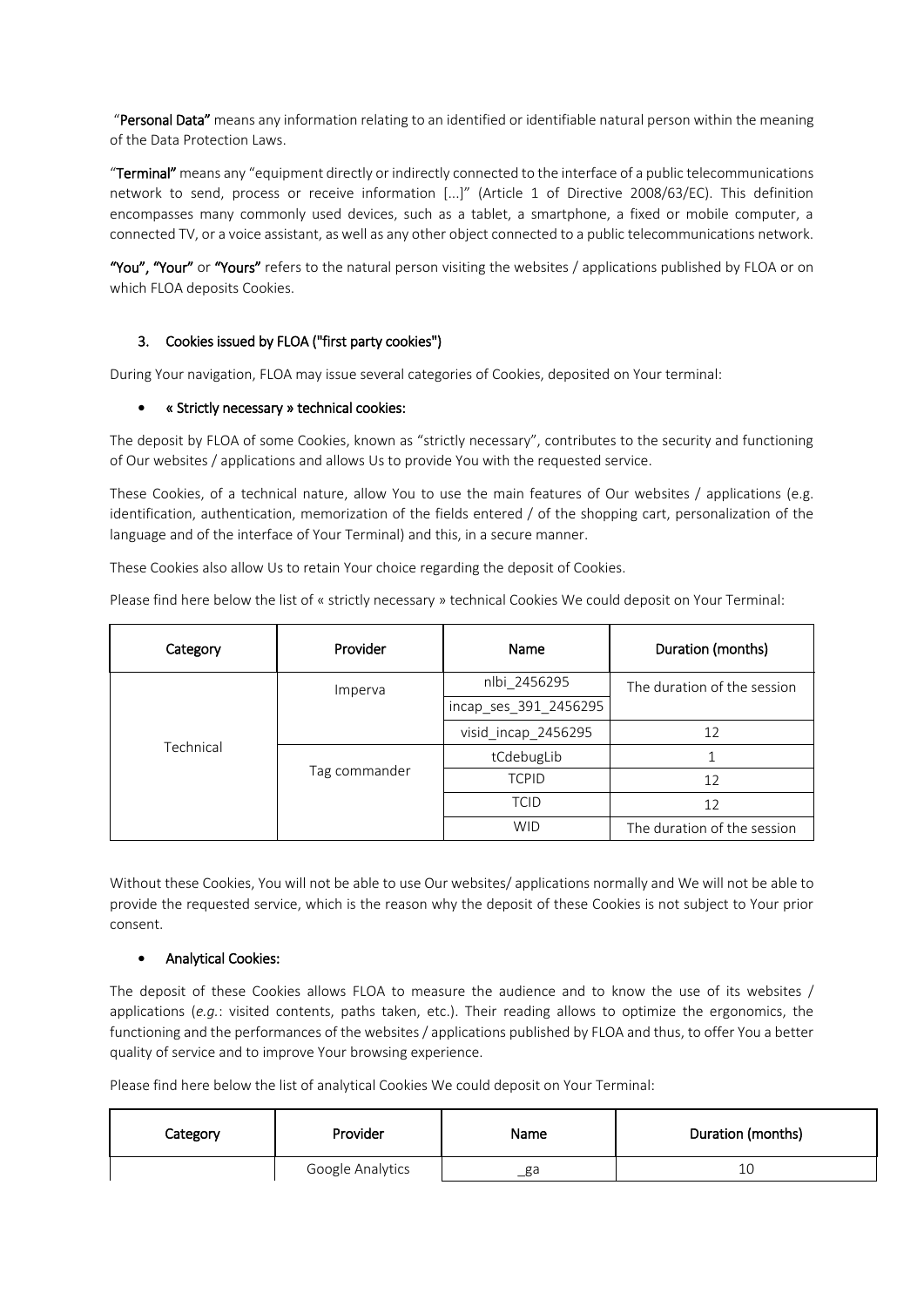| Audience and statistic<br>measurement |                | $\_$ gid                    | ≤∃                          |
|---------------------------------------|----------------|-----------------------------|-----------------------------|
|                                       |                | $\_$ gat                    | ≤∃                          |
|                                       | Imperva        | incap_ses_1173_2456295      | The duration of the session |
|                                       | Tag commander  | TC PRIVACY                  |                             |
|                                       |                | TC_PRIVACY_CENTER           |                             |
|                                       | Content square | $\mathsf{c}$ s $\mathsf{c}$ | $\,<\,$                     |
|                                       |                | $\mathsf{CS}\_ \mathsf{C}$  | 12                          |
|                                       |                | cs id                       | 12                          |

The deposit of this type of Cookies by FLOA is subject to Your consent.

## 4. Third party cookies

During Your navigation on Our websites / applications, third parties may issue Cookies, deposited on Your Terminal.

These Cookies are analytical in nature and may be deposited by audience measurement companies, targeted advertising providers, A/B testing solution providers, etc. on the websites / applications published by FLOA.

Cookies issued by these third parties allow them to make statistics related to Your navigation on other sites / applications not published by FLOA.

The deposit and reading of these Cookies as well as their retention periods are subject to the Cookie policies of the third parties concerned, which are accessible on their websites / applications.

You can oppose the deposit of these Cookies by configuring Your browser, by using the dedicated buttons or by using the configuration methods made available to You by the third parties concerned.

## 5. Retention period of the Cookies issued by FLOA

"Session" Cookies are deleted from Your Terminal once the session and the browser are closed.

The so-called "persistent" Cookies are stored on Your Terminal until they are deleted. The length of time that FLOA keeps these cookies depends on their purpose:

- Your choice concerning the deposit / refusal of the deposit of Cookies is kept for 6 months. After this period, FLOA will again submit the deposit of the concerned Cookies to Your consent;
- The other Cookies deposited by FLOA are kept for a maximum of 13 months.

The retention periods are detailing at article 3.

## 6. Personal Data transferred outside the European Union

In principle, Your Personal Data is processed within the European Union.

However, some of Our FLOA service providers, who assist Us, may be located outside the European Union. If this is the case, FLOA ensures that this transfer is carried out in compliance with Data Protection Laws and guarantees an adequate level of protection of Your privacy and Your fundamental rights, in particular *via* Standard Contractual Clauses of the European Commission.